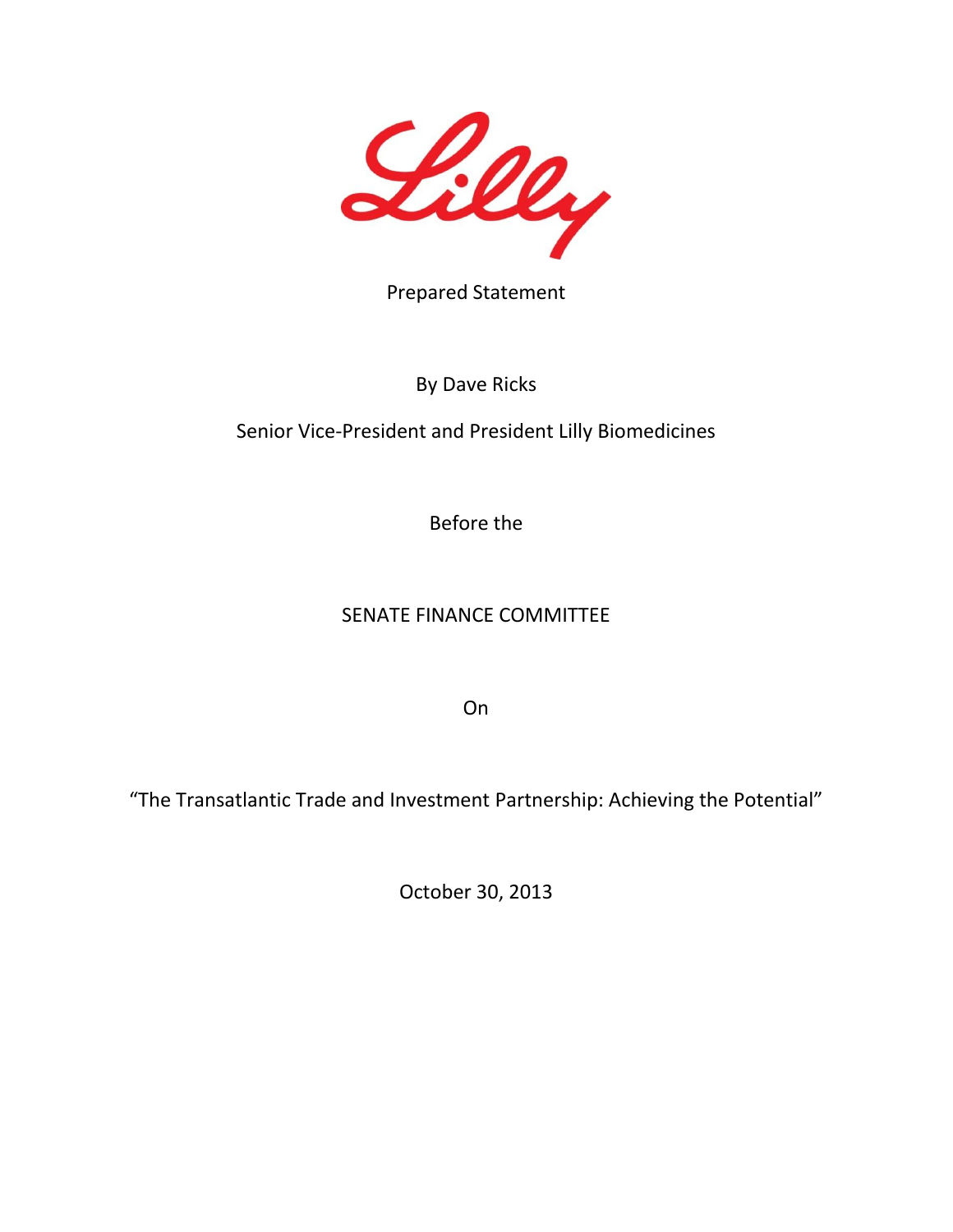Chairman Baucus, Ranking Member Hatch, and members of the Committee, I very much appreciate the opportunity to address the Committee on the Transatlantic Trade and Investment Partnership (TTIP) – a negotiation of great importance to Eli Lilly and Company, the innovative biopharmaceutical industry, and the business community.

Eli Lilly and Company is a global biopharmaceutical company headquartered in Indianapolis, Indiana. Our company was founded in 1876. In addition to our global presence, we are truly an integrated transatlantic company. We have approximately 38,000 employees worldwide, including 9,000 in Europe. More than 7,700 of our global employees, or 20%, are engaged in research and development. In 2012 we invested over \$5.2 billion in R&D, representing 23% of our revenue. Over the last decade our R&D investment in Europe has doubled to over \$600 million. One third of our clinical trials take place in Europe, which represents a total investment of nearly \$170 million. We have research and development facilities located in eight countries including the UK and Spain. We have manufacturing plants located in 13 countries including France, Ireland, Italy, Spain and the UK. Our products are marketed in 125 countries. Our European facilities alone export to more than 100 countries. In the U.S. we employ more than 16,500 people. Our European investments also support U.S. jobs, and demonstrate the importance of transatlantic trade to our business.

Lilly and the biopharmaceutical industry believe that TTIP represents a unique opportunity to promote the highest standards of intellectual property protection, market access and regulation in particular for the IP driven sectors in which the EU and U.S. enjoy a global advantage. We also believe that the two governments should use TTIP to work together to maintain and grow that advantage.

As such, Lilly has been focused on the possibility of a transatlantic trade agreement for some time. We serve as Co-Chairs of the Business Coalition on Transatlantic Trade (BCTT), and I personally am the incoming U.S. Co-Chair of the Trans-Atlantic Business Dialogue. Lilly is an active member of the Transatlantic Business Council (TABC), the US Chamber of Commerce, the National Association of Manufacturers (NAM), The Business Roundtable (BRT), The Pharmaceutical Researchers and Manufacturers of America (PhRMA), and the Biotechnology Industry Association (BIO), among others. Through our membership in these organizations, Lilly has advocated for and promoted the TTIP on both sides of the Atlantic and is a vocal supporter of a comprehensive and ambitious agreement.

During my remarks, I will address the broad list of issues that have been put forward by the business community and will provide you with some specific real-world examples of how the completion of an ambitious TTIP agreement could benefit companies like Lilly, our employees, and the patients that rely on our medicines -- both present and future.

I would like to note that in light of both the ongoing Trans-Pacific Partnership (TPP) negotiations and Transatlantic Trade and Investment Partnership (TTIP) agreement talks, the consideration of legislation to renew Trade Promotion Authority (TPA) could provide an important opportunity to strengthen and grow the U.S. economy by identifying policies to advance trade liberalization. Principally, we believe that our nation's trade policy should seek to maximize U.S. companies' access to overseas markets, secure strong IP rights, and to minimize the use of tariff and non-tariff barriers as well as broad open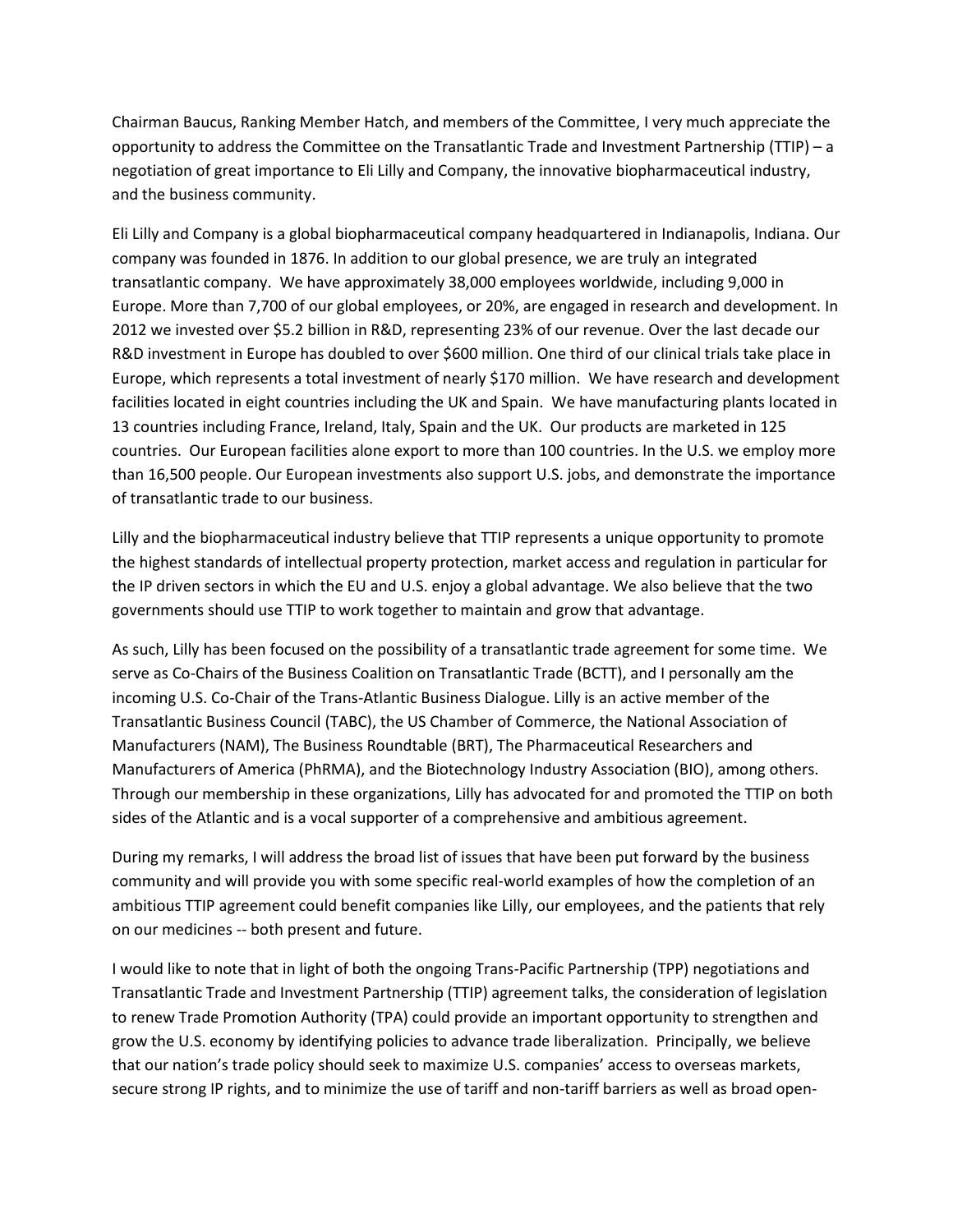ended exceptions to obligations. It should be the policy of the United States to ensure that our trading partners do not condition market access on forced localization policies, including the transmission of intellectual property rights or the building of business infrastructure in their markets. Equally important, TPA legislation should safeguard against policies such as government price controls and cost containment measures that operate as non-tariff barriers and can dramatically impact U.S. companies' ability to enter and compete in new and existing markets. These objectives should be supported and advanced by all U.S. government agencies with expertise in the areas of international trade, as well as the regulation of pharmaceuticals. I would like to acknowledge Chairman Baucus and Ranking Member Hatch for their leadership on this issue and underline that the business community stands ready to work with you and your staff on a high-standard TPA Bill.

One of the ways that Lilly is working to achieve the potential we see in TTIP is through serving as a Co-Chair on the Business Council for Transatlantic Trade's (BCTT) Steering Committee with other significant players in the in the transatlantic economy. The BCTT also includes many of the major multi-sectoral industry organizations. These sector-specific industry associations have been joined by dozens of other companies in coalition working groups tasked with defining the priorities of the business community in these negotiations.

The members of the BCTT support an ambitious, comprehensive, and high-standard trade and investment agreement between the United States and the European Union. We understand that while there is considerable enthusiasm on both sides of the ocean for TTIP, the sheer scale of the negotiations could lead to one side or the other trying to damper expectations. In contrast, the BCTT and other business organizations believe strongly that this agreement must meet several key expectations. By "ambitious," BCTT members urge negotiators to find creative ways to address emerging opportunities in the 21st century economy, such as trade in digital goods and services, as well as longstanding challenges in such areas as sanitary and phyto-sanitary (SPS) barriers, technical barriers to trade (TBT), trade facilitation, and regulatory barriers to trade and investment. By "comprehensive," we believe the agreement must cover trade in industrial goods, food and agricultural goods, services, investment, procurement, protection of intellectual property rights (IPR), and regulatory issues. BCTT members believe that there should be no exclusion of specific sectors or commodities. By "high-standard," we entreat that TTIP set the highest possible standards for third countries to work towards in the areas of investment, intellectual property rights, competition policy, treatment of state-supported enterprises, and elimination of localization requirements, among others.

Broadly-speaking, the business community has been united it its enthusiasm for an ambitious agreement. This negotiation will no doubt be complicated and challenging, but we know that the U.S. negotiators will be up to this task and we stand ready to work with them to provide solutions that overcome hurdles identified during the negotiations. While the agenda and stated timelines for TTIP are indeed ambitious, I believe I speak for many in our sector who would prefer that negotiators take the time needed, within reason, to achieve a comprehensive agreement rather than rush to meet an imposed deadline. On substance, the BCTT believes that the agreement should: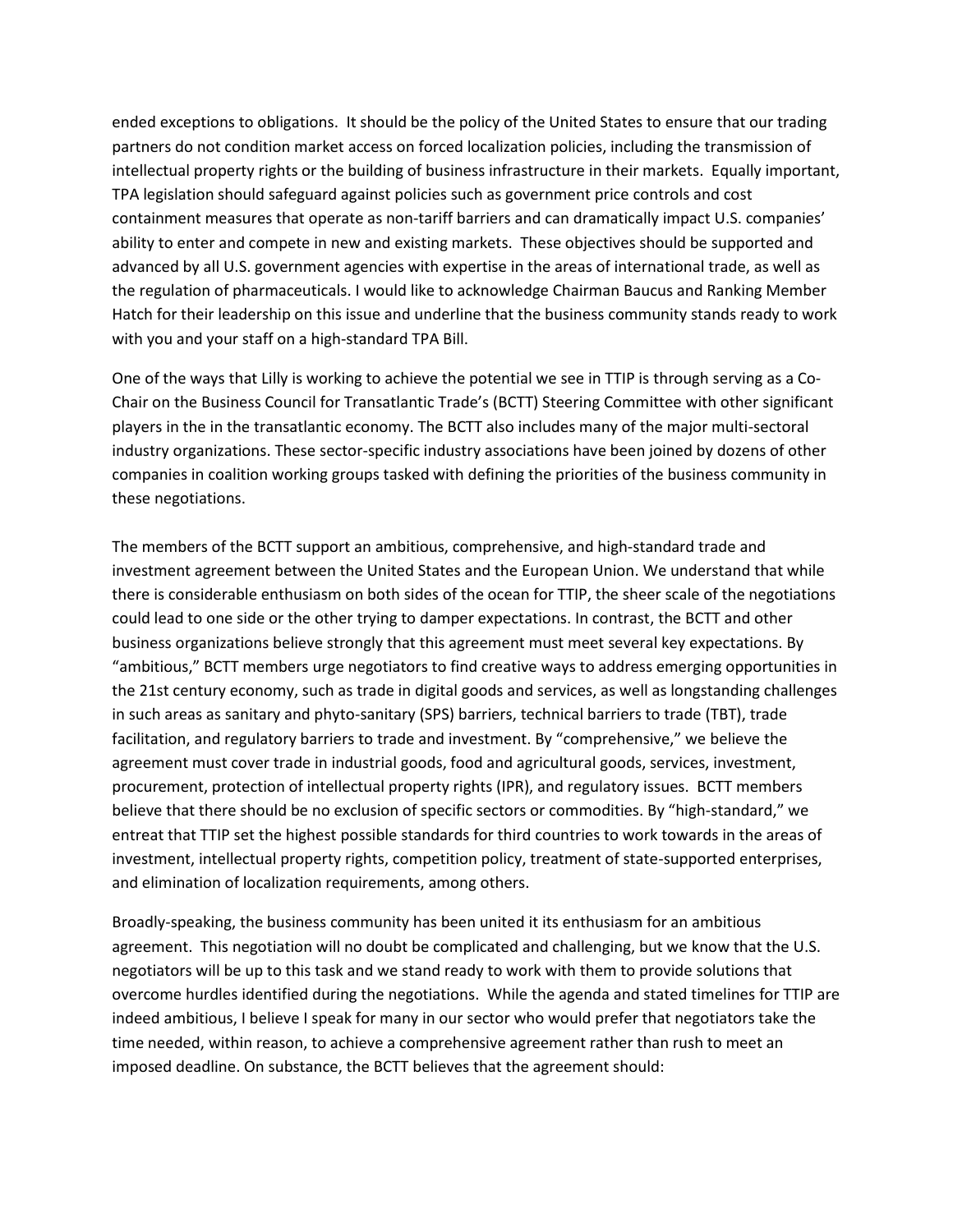- Eliminate virtually all consumer, industrial, and agricultural tariffs upon entry into force, and for those that remain, specify phase-out periods that reflect scheduled tariff elimination under other U.S. and EU trade agreements.
- In the case of services, liberalize all modes of delivery and apply them to all sectors, including financial services.
- Facilitate the flow of goods in the supply chain by adopting common customs electronic data filing systems, minimizing inefficiencies in our security regimes and modernizing our customs and other government agencies' border clearance processes.
- Include disciplines on technical barriers to trade (TBTs) to ensure the least trade restrictive approaches to the regulation of goods.
- Support a common agreement on what constitutes an international standard.
- Include a binding chapter on SPS measures that reinforces the importance of science- and riskbased regulations and decision-making.
- Establish a framework for regulatory cooperation across all sectors, including financial services, to enable our regulators to become more efficient, transparent, and effective in fulfilling their mandate to protect consumers, investors, workers, and the environment. U.S. and EU regulators should determine where their regimes reach functionally equivalent outcomes that would allow a product or service sold in one market be made available in the other.
- Provide new tools and a governing process to guide cooperation on a horizontal and sectorspecific basis. Regulatory cooperation is not about less or more regulation. We seek better processes that enable regulators to fulfill their statutory obligations in a manner that is not market-distorting.
- Create a binding framework with clear, consistent, and predictable rules on cloud computing and other ICT services, cross-border information flows, and prohibitions on requirements for local servers or infrastructure. Such a framework must allow for flexibility on the method used to achieve high levels of privacy protection and continue cooperative work on security matters. These provisions will not only bolster transatlantic digital trade, but will also serve as a global benchmark.
- Include a full investment promotion and protection chapter, reflecting at least the high standard of protections in the 2012 U.S. model Bilateral Investment Treaty (BIT). This includes a robust investor-state dispute settlement (ISDS) mechanism, which is essential to show the world our willingness to commit to the same set of rules that we urge trading partners to uphold.
- Commit both sides to further improve existing laws, regulatory measures, and standards regarding intellectual property rights (IPR) protection. Joint efforts to raise the standard of IP protection can also serve as the basis for promoting economic growth associated with robust IP protection and enforcement in third countries.
- Establish that all levels of government and public entities in the EU and the U.S. will commit to consider on a fully non-discriminatory basis bids to provide goods and services from firms based in the United States or the EU.
- Demonstrate unified transatlantic leadership in highlighting acceptable transparency and due process obligations with regard to competition enforcement proceedings, and in ensuring that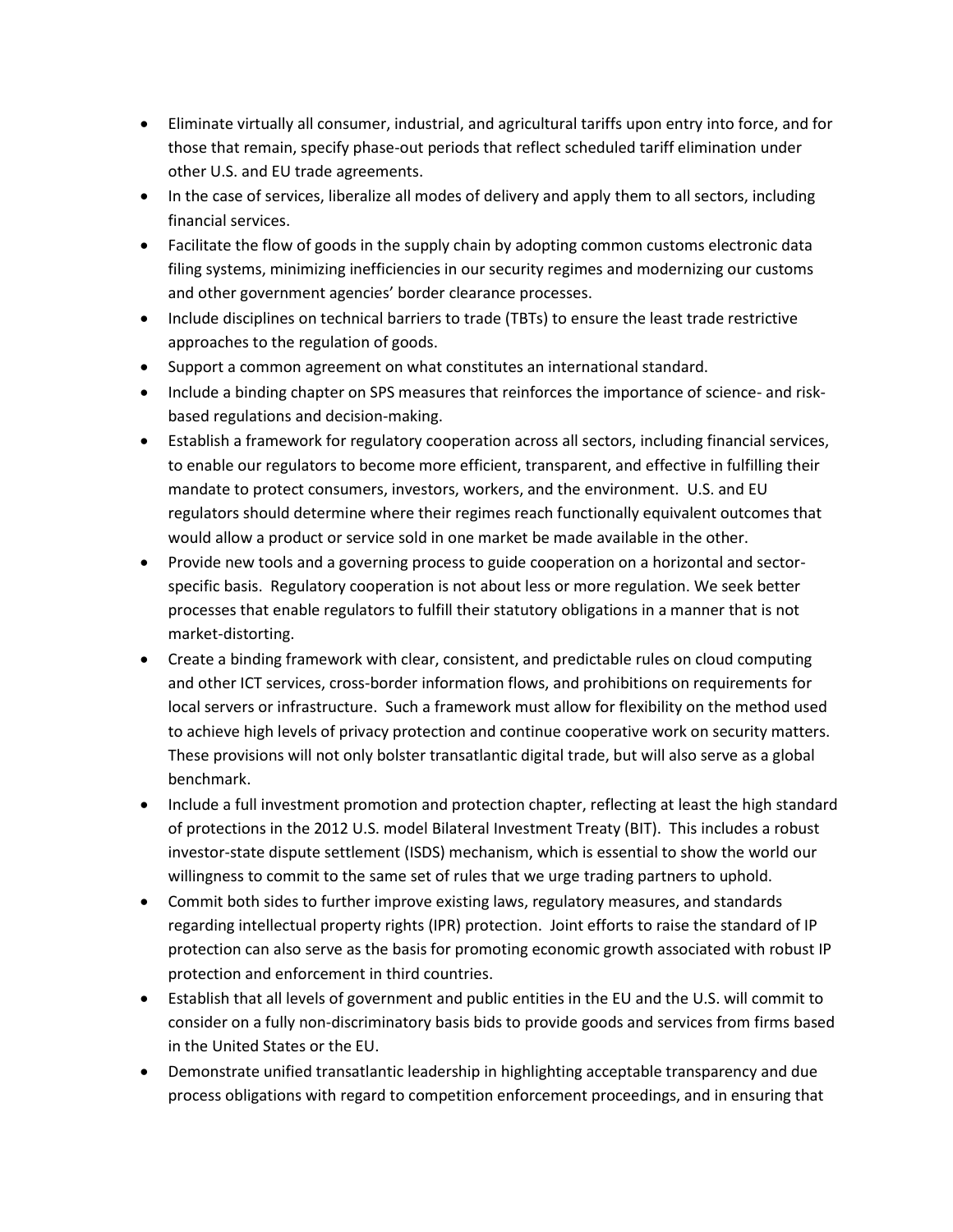state-owned enterprises comply with their multilateral and bilateral trade and investment obligations.

In particular, IPR is a critical issue that should be included in the negotiations. As a company, an industry, and a business community, we believe it is essential that this agreement maintains and promotes effective and standard-setting levels of intellectual property protection.

Intellectual property rights are a critical driver of the American and European economies. As has been noted in numerous joint statements by the European Union and the United States, both partners recognize the importance of promoting effective and robust protection of intellectual property. The strong protections and enforcement provisions that both the EU and the U.S. currently provide in their domestic markets is evidence of this commitment and is an important foundation that should be recognized in the TTIP.

TTIP negotiators are fully aware that time and resources deployed trying to fully harmonize their IP systems are not well-spent. Instead, as the High-Level Working Group (HLWG) report notes, the Parties are willing to address and cooperate extensively on several issues of common concern that "would not only be relevant to bilateral commerce, but would also contribute to the progressive strengthening of the multilateral trading system."

An IP climate that establishes effective protection and enforcement mechanisms provides innovative companies -- of all sizes, and across sectors -- the incentives to commercialize and bring their products to market. This, in turn, facilitates the creation of jobs, continued innovation, public safety, and access to new technologies. In the United States alone, a U.S. Department of Commerce study found that IP industries support at least 40 million jobs, contribute more than \$5 trillion or 34.8% to the GDP, and \$775 billion in exports. Similarly, a September 2013 study Commissioned by the European Patent Office (EPO) and the Office for Harmonization in the Internal Market (OHIM) found that IP-intensive industries create 77 million jobs and generate 40% of the total economic activity throughout the EU - roughly 4.7 trillion Euros annually.

TTIP must protect and foster an IP climate central to strong economic growth. Conversely, the TTIP agreement must also address impediments to effective IP protection in the EU and globally. Effective protection and enforcement of intellectual property rights create an environment in which innovators receive the incentives to invest in the research, development, and commercialization of leading-edge technologies. Moreover, in such an environment, innovators are more likely to share their innovations and transfer technology voluntarily to others, knowing that the terms on which they do this will be respected and effectively enforced if necessary.

The TTIP is an important opportunity for the United States and the EU to improve upon specific issues affecting the innovation environment in both markets and to collaborate on improving global standards for IP. In the bilateral context, TTIP negotiators should ensure that this agreement does not undermine the rights of trademark holders or prevent the use of common names in international commerce.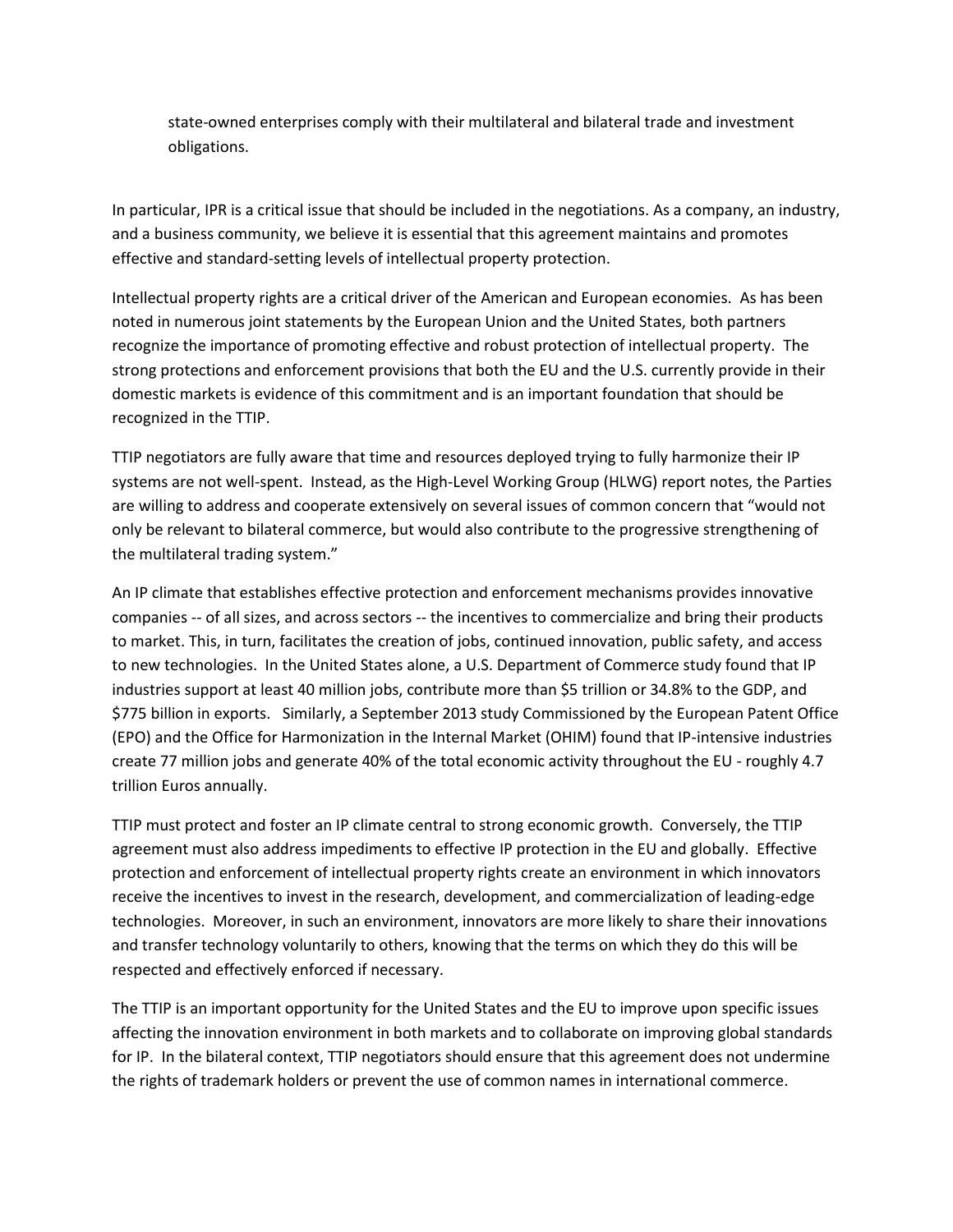Additionally, the TTIP is an opportunity to address practices in Europe that weaken intellectual property protection. This includes the inadequate protection of confidential commercial information submitted to marketing approval authorities from inappropriate disclosure. More specifically, the current and proposed policies of the European Medicines Agency (EMA) regarding disclosure of such data do not adequately protect patient privacy and do not protect confidential commercial information consistent with the EU's existing trade obligations. These policies must be addressed in order to implement responsible data sharing that effectively safeguards the privacy of patients, preserves the integrity of the regulatory system, and preserves incentives for investments in biomedical research.

The agreement should enhance global protection of trade secrets. This is one IP issue where the United States and EU share a mutual interest in developing a common positive agenda. Although some of a company's most valuable assets can be embodied in trade secrets, this type of IP often is subject to the weakest legal protections as compared to other types of IP. The entire economic value of a trade secret stems from the competitive advantage conferred by the confidential nature of the information. Once disclosed, trade secrets cannot be recovered because this form of IP does not give its owner an exclusive right (in contrast to a patent, for example).

Trade secret misappropriation is on the rise due to greater global competitiveness and a significant increase in the use of digital devices that process data on a nearly constant basis, which in turn increases the targets for cyber attacks. Moreover, some governments are requesting excessive amounts of confidential information as a condition of product approval, which raises a different kind of disclosure risk.

The TTIP should be used to develop a comprehensive, model trade secret protection system that can be promoted globally. This system should effectively (i) address trade secret theft, (ii) increase government to government cooperation to minimize cross-border incidences of trade secret theft, (iii) minimize increasing government requests for excessive and unnecessary confidential information (trade secrets) as a condition of product approval (market access), and (iv) address inadequate government procedures to protect the confidential information they receive.

Both the U.S. and EU governments are currently reviewing their respective trade secret laws to determine how they could be improved. A TTIP commitment to identify and adhere to the basic elements of a model trade secret law, and promote it globally, is especially important because the relevant obligations in Article 39 of the WTO Agreement on Trade-Related Aspects of Intellectual Property Rights require only minimum levels of protection for trade secrets. Separate from model legislation effectively addressing trade secret theft, a comprehensive trade secret protection system also should require governments to justify requests for disclosure of trade secrets as a condition of product approval or market access.

I would now like to take the opportunity to address some specific areas of interest in the agreement for Lilly and the biopharmaceutical sector. My goal is to give you some context for what this agreement could mean for us as a global business and some context on what issues are most important to our industry.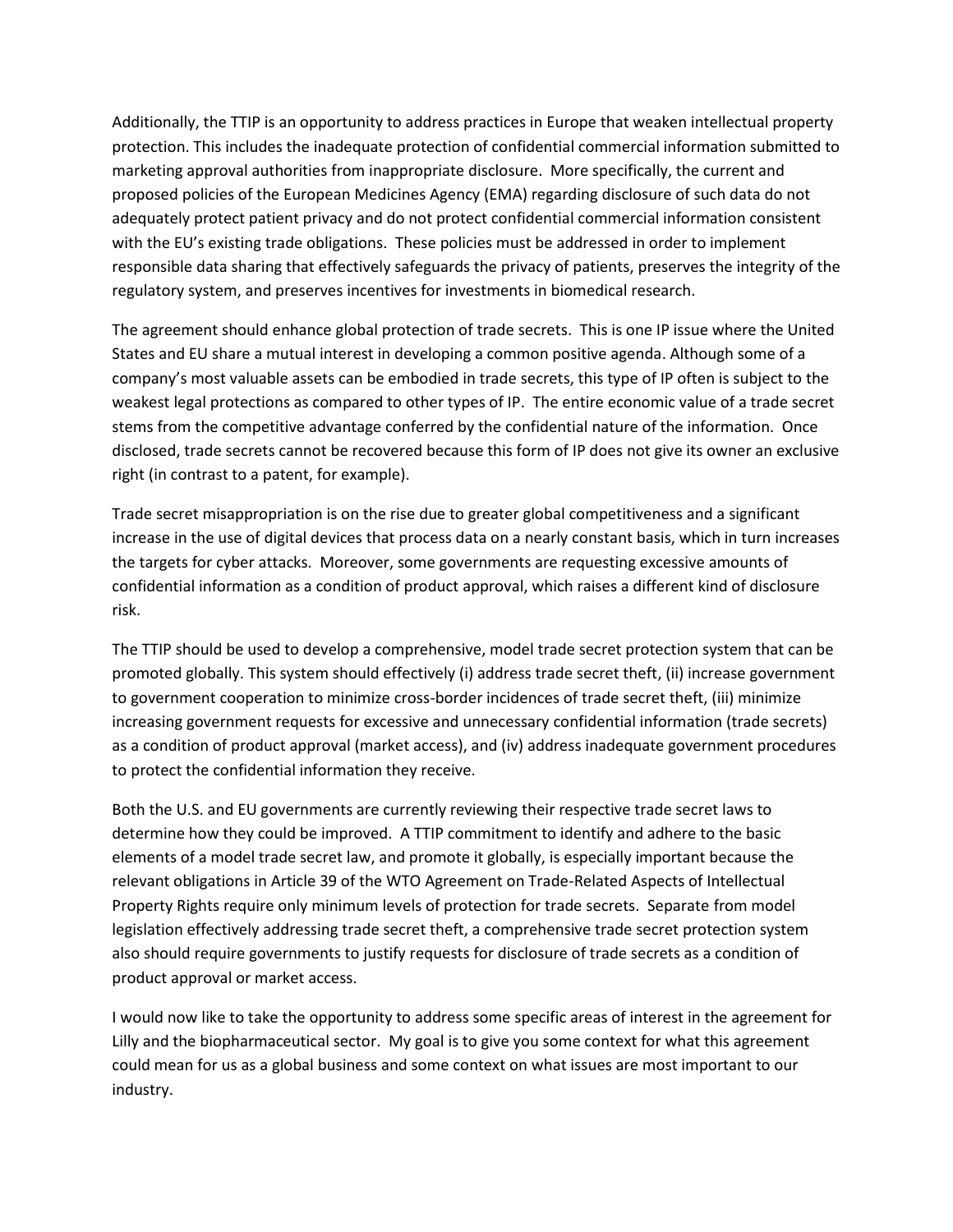As a company and as an industry, like many others, we are increasingly making products for the whole world, not just one single market. More and more, we are finding it difficult to include Europe as part of the business case to take a medicine forward, either due to market uncertainty, IP enforcement issues, or not receiving a fair price. In some cases, we terminate a new medicine's development because of this – presumably a medicine that could benefit Europe, the U.S., and probably many others. Because of the lack of alignment on a global standard for regulation, access or IP the result is that fewer treatments or cures reach the market. We believe that this represents a real tax on public health.

Because of this, we believe TTIP should set ambitious standards for pharmaceuticals in the fields of regulatory harmonization, intellectual property protection and enforcement, and market access. This is critical to ensure rapid access for patients to new medicines, the support of an industry that directly provides over 1.2 million highly skilled jobs in the transatlantic economy, and an appropriate benchmark for future trade agreements with other countries. For example, the innovative biopharmaceutical industry directly employed nearly 810,000 people and indirectly supported 3.4 million jobs across the United States in 2011. The industry generated nearly \$51 billion in exports alone in 2012, and PhRMA member companies invested almost \$50 billion in R&D for new medicines last year. At the same time, our industry faces substantial costs and risks in the course of bringing innovative medicines to market. Of five thousand to ten thousand potential compounds considered, only 250 compounds may show sufficient potential to undergo pre-clinical testing. Only five of those compounds, however, will enter clinical trials, and only one will ultimately be approved. Even then, only two out of every ten approved medicines will recoup R&D costs. Overall, it is estimated that developing a new medicine takes 10‐15 years on average, and costs approximately \$1.3 billion.

The TTIP agreement has the potential to facilitate further collaboration and create new markets and opportunities for the innovative biopharmaceutical industry to thrive. With the help of an ambitious, comprehensive, and high-standard agreement, our industry will create and market a generation of new medicines that will contribute to economic growth and prosperity in the U.S. and EU and will benefit patients around the world.

For Lilly, this agreement represents a significant opportunity to address regulatory duplication, increase stability and reward for innovation through the IP system, and address long-standing concerns about market access and transparency.

With regard to the biopharmaceutical industry, our industry believes it is critical that the TTIP agreement includes robust provisions, which:

#### **Promote regulatory compatibility.**

- Address regulatory differences and duplicative requirements that can impede efficiency in global drug development;
- Reduce redundant testing and optimize deployment of limited regulatory agency resources while preserving patient protections and encouraging expedited patient access; and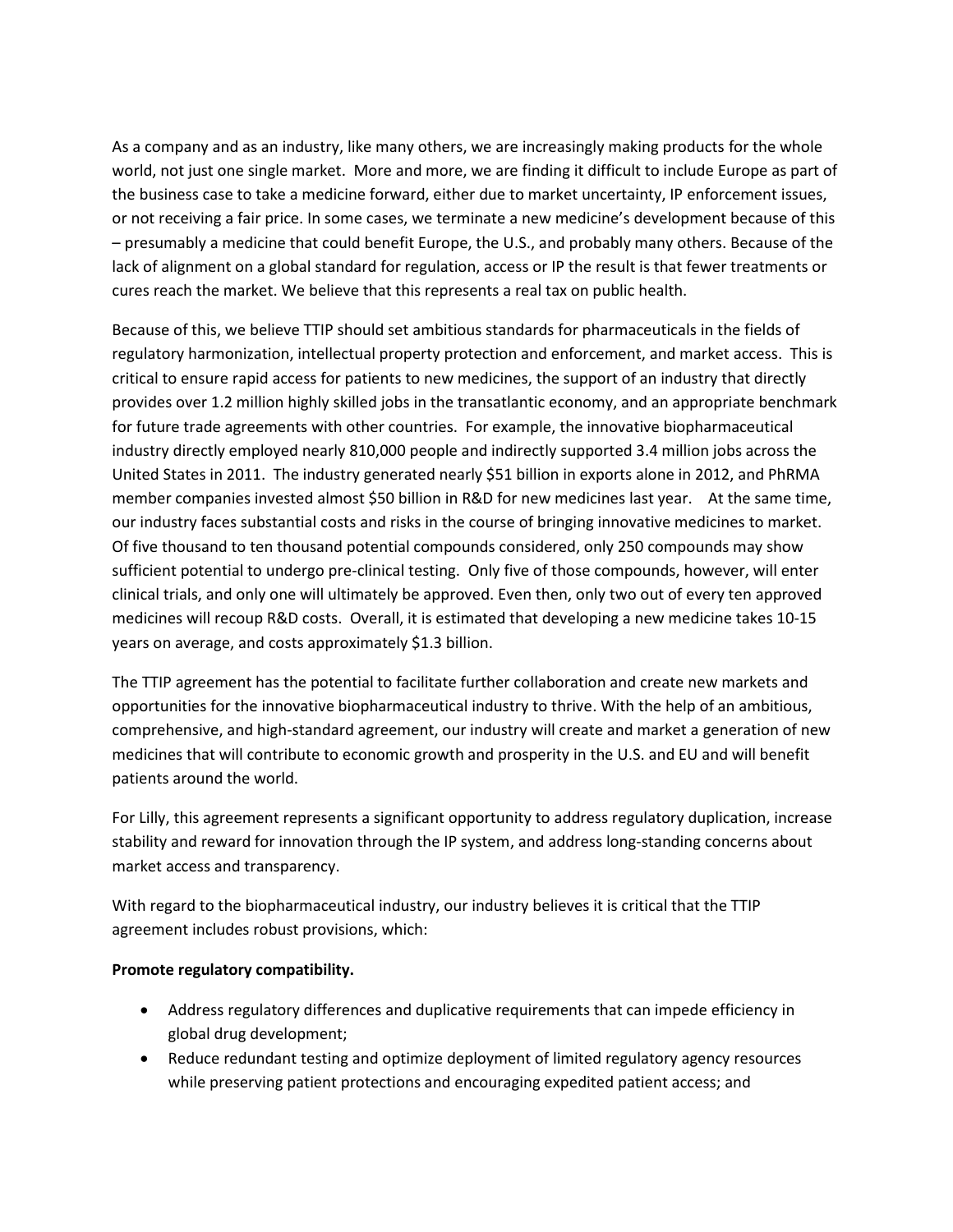Coordinate marketing application data disclosure policies to protect patients and preserve incentives for biomedical research.

#### **Strengthen intellectual property protections.**

- Ensure strong intellectual property protections, including 12 years of regulatory data protection for biologics;
- Clarify patentability standards and implement patent term adjustments necessary to incentivize further investment in biopharmaceutical R&D; and
- Adopt effective patent enforcement systems that allow for early patent dispute resolution.

### **Enhance market access.**

● The further reduction of non-tariff barriers in both markets will spur tomorrow's innovations for the benefit of patients around the world. To this end, the Korean‐U.S. Free Trade Agreement (KORUS) should be the foundation of the TTIP.

**Ensure alignment between the U.S. and the EU as they engage with third parties, such as India, China, and Canada, thereby promoting high biopharmaceutical policy standards and access to innovative medicines throughout the world.** 

### **Regulatory Compatibility**

The United States' innovative biopharmaceutical industry strongly supports efforts to address regulatory differences and duplicative requirements that can impede efficiency in global drug development, review, and evaluation. Addressing these important issues can help to enhance efficiency of drug development, reduce redundant testing, and optimize deployment of limited regulatory agency resources. At the same time, regulatory coordination can lead to expedited patient access to new, innovative, life‐saving medicines.

Significant partnership already exists between the FDA and EMA, both bilaterally and internationally, through the International Conference on Harmonization of Technical Requirements for Registration of Pharmaceutical for Human Use (ICH). The regulatory compatibility proposals outlined here build on those efforts. Indeed, a U.S.‐EU agreement will be a unique opportunity to develop even greater streamlined processes and procedures, and to set high biopharmaceutical policy standards ensuring access to innovative medicines throughout the world. To this end, specific regulatory compatibility proposals that our industry would like to see pursued as part of the TTIP include:

- Coordination to reduce the regulatory burden for sponsors and agencies.
	- o Recognize each other's Good Manufacturing Practices and Good Clinical Practices inspections.
	- $\circ$  Grant sponsors the right to receive parallel scientific advice upon request for all medicines.
	- o If successful, formally adopt the current pilot program between the U.S. and EU agencies to conduct parallel assessment of Quality by Design applications.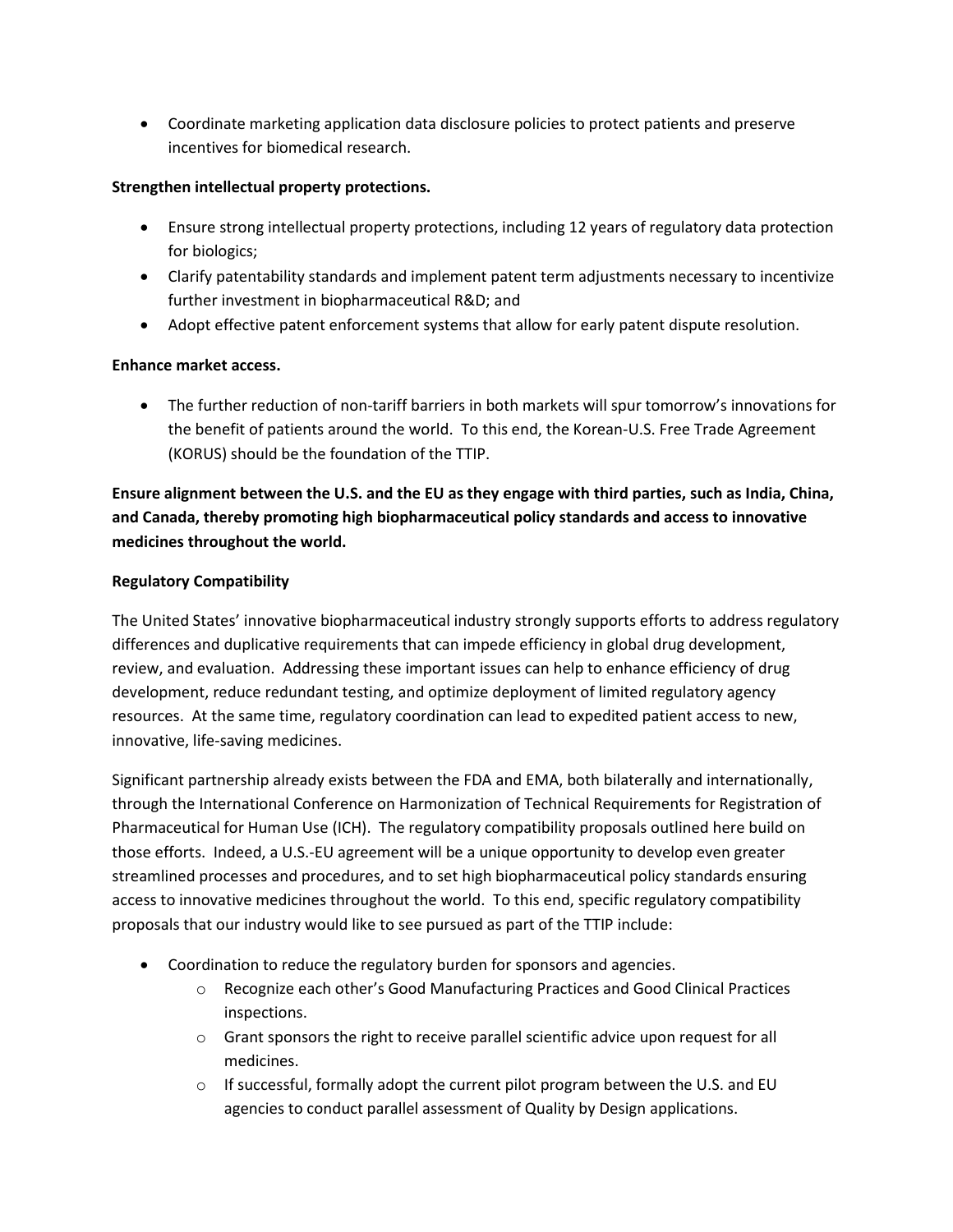- Addressing current and proposed data disclosure policies.
	- o Disclosure of companies' non‐public data submitted in clinical and pre‐clinical dossiers and patient‐level data sets (at the time of patient registration, drug approval, and discontinuation of research programs) risks damaging public health and patient welfare.
	- $\circ$  Engage with the EU to ensure responsible data sharing that protects patient privacy, maintains the integrity of the regulatory review process, and preserves incentives for biomedical research.
	- $\circ$  Include provisions that adequately shield confidential commercial information from inappropriate disclosure.
- Increased collaboration under the auspices of the ICH.
	- $\circ$  U.S. and EU agencies should work together to achieve greater regulatory compatibility in the scope, content, and timing of submission of pediatric investigation plans (EU) and pediatric plans (U.S.), so that companies are required to prepare only a single plan for submission in both territories.
	- Seek greater collaboration on pharmacovigilance issues including post-market testing, risk management requirements and format, and deadlines for adverse event reporting through a specific "cluster" on this topic.
	- $\circ$  Revise existing guidance to reduce the requirements for duplicative local bridging requirements.
	- o Develop a harmonized structural framework and methodology for benefit‐risk assessments (agencies would retain authority to make different risk‐benefit judgments under their individual approval schemes).
	- o Develop a harmonized approach to post‐approval variation submissions for manufacturing changes.
- Implementation of a collaborative process for developing therapeutic area guidelines.
	- $\circ$  The U.S. and EU should establish a procedure for developing scientific and other regulatory guidelines for specific therapeutic areas.
- Addressing falsified medicines/product verification issues. The EU and U.S. should work together to ensure that their national/regional coding systems are based on common standards for the use of unique identifiers, developed using non‐proprietary, harmonized international standards.

#### **Intellectual Property Rights**

The innovative biopharmaceutical industry, which supports millions of jobs in the U.S., relies on strong intellectual property rights protection and enforcement to recoup the substantial costs of developing lifesaving medicines. Recognizing that IP is the lifeblood of innovation, the EU, like the U.S., generally affords strong IP protections to innovative biopharmaceuticals within the rubric of its system, and any agreement between the U.S. and the EU must not dilute these protections. These protections and the underlying principles on which they are founded should be included by the U.S. and the EU in all future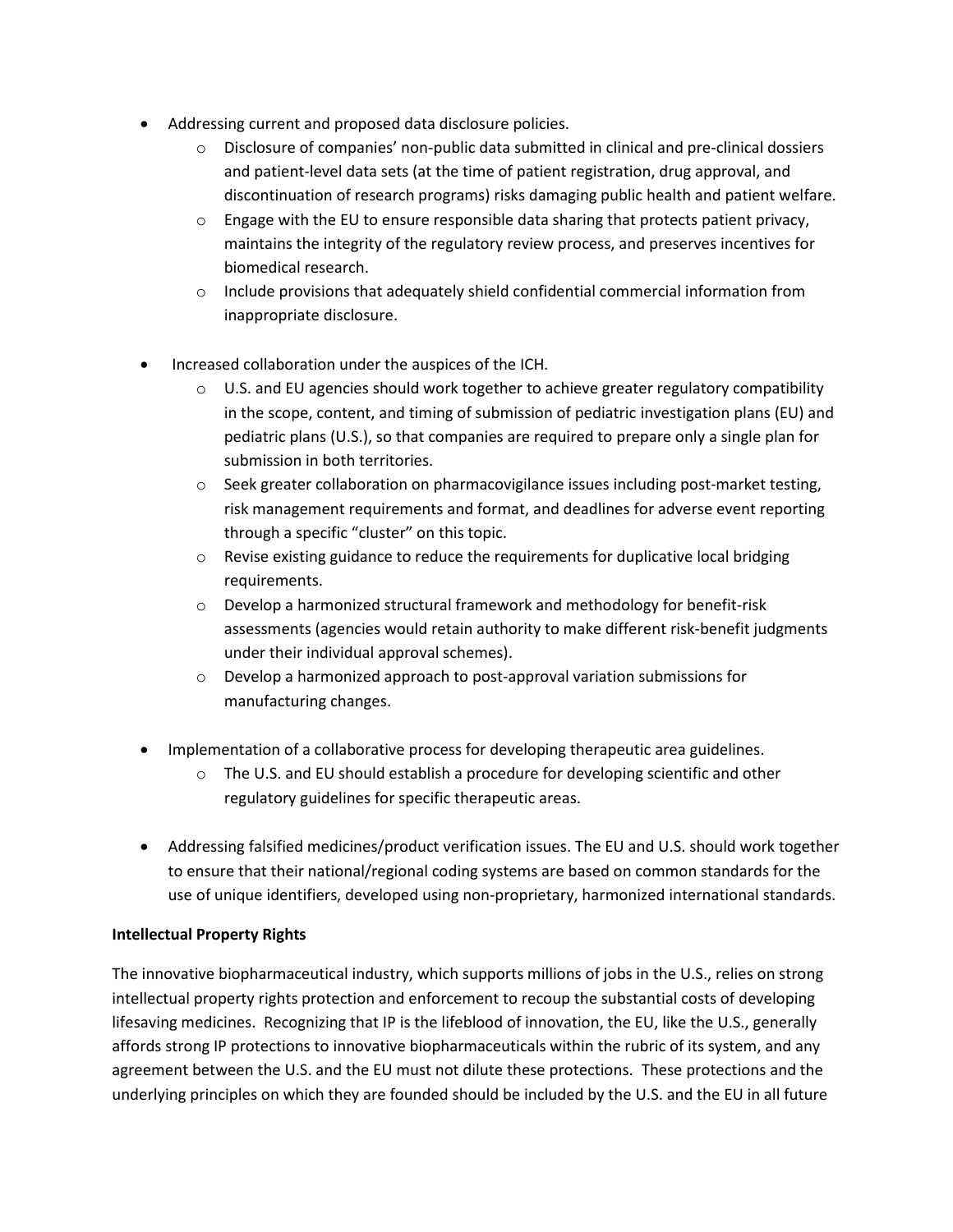trade agreements with other countries. Specific IP issues around which PhRMA and its member companies **strongly encourage the U.S. and Europe to secure greater convergence as part of the TTIP include:** 

- Seeking similar IP protections to those afforded under U.S. law.
	- $\circ$  Negotiate strong regulatory data protection provisions. As per U.S. law, the U.S. should seek 12 years of regulatory data protection for biologics.
- Clarification of patentability standards.
	- $\circ$  Provide that the scope of patent eligible subject matter includes medical process inventions (such as methods of therapy) and plant or non-human animal inventions.
	- $\circ$  Impose no limits on improvement inventions beyond the normal standards applied to determine patentability.
	- o Clarify the criteria that must be met to demonstrate novelty.
	- $\circ$  Stipulate that determinations of whether an invention is not obvious should be made on a case‐by‐case basis.
	- o Elucidate that broad disclosures of compounds do not anticipate all specific molecules within their scope absent specific teachings or directions to one of ordinary skill in the art.
	- $\circ$  Provide greater clarity regarding what constitutes adequate disclosure of the invention and the nature of what additional information can later be presented to support the patent application.
	- o Ensuring that the patent system provides an appropriate grace period.
- Restoration of lost patent life.
	- $\circ$  Delays at the patent office and the time taken during the marketing approval process reduce the effective patent life over which an innovative manufacturer can seek to recoup the significant investments required to bring a successful medicine to market.
	- $\circ$  The patent term should be adjusted and/or restored to compensate for both regulatory approval process and patent office delays (the EU currently addresses only the former).
- Ensuring effective patent enforcement.
	- $\circ$  Strict enforcement of IP protections is particularly important to the biopharmaceutical industry given the significant cost and time required to develop a new medicine – on average, over \$1.2 billion over 10‐15 years – and the relatively short remaining period over which a manufacturer can recoup this investment.
	- $\circ$  It is essential to adopt effective patent enforcement systems that allow for early resolution of patent disputes before a patent‐infringing product is launched on the market. Allowing an infringing product to enter the market during a dispute harms the innovative manufacturer – very often irreparably.

The U.S. and EU should not impose trademark limitations other than those necessary to protect public health.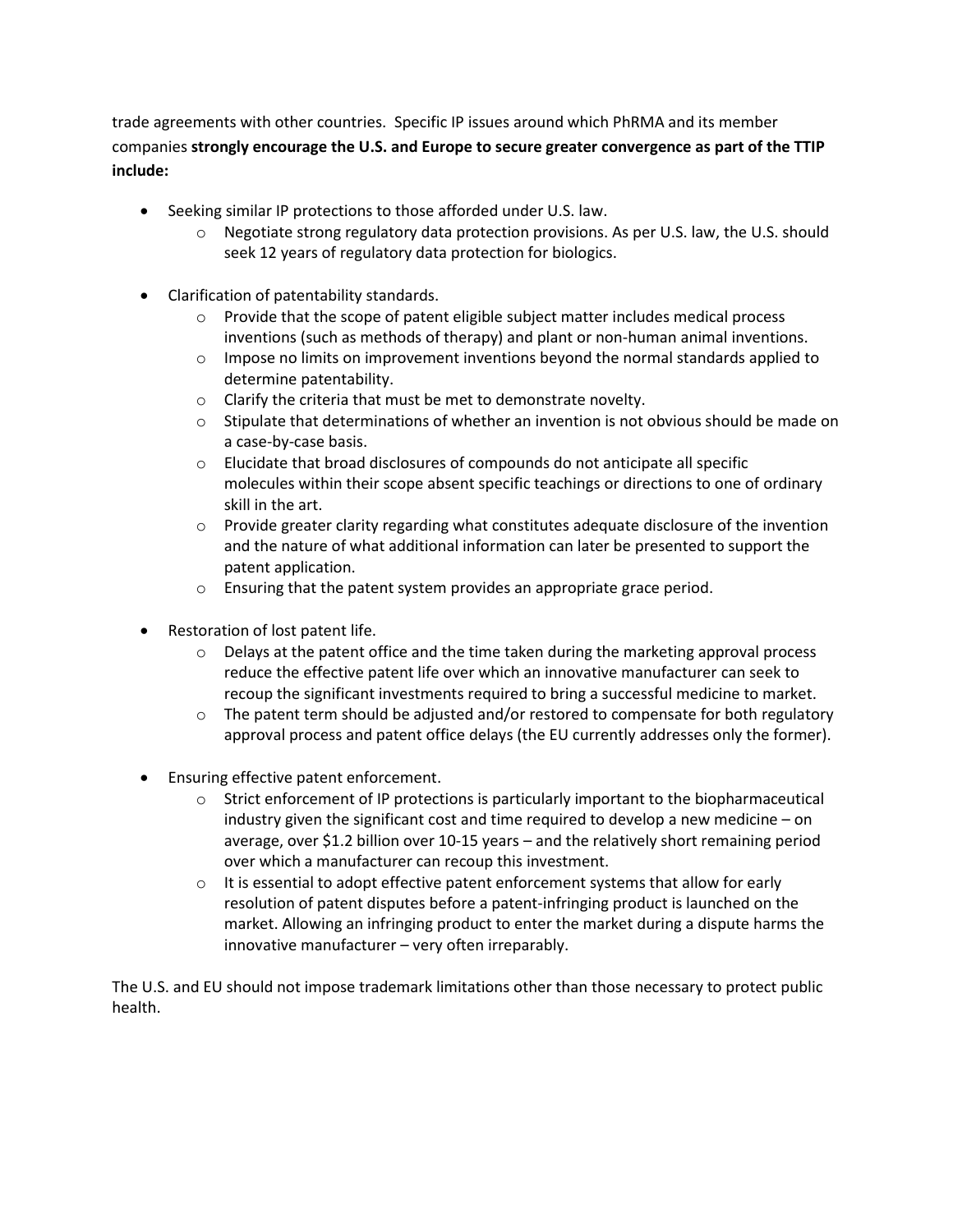#### **Market Access**

Biopharmaceuticals face unique market access challenges. In most markets, access for biopharmaceuticals is dependent not only on manufacturers meeting strict regulatory approval standards, but also obtaining reasonable government pricing and positive reimbursement determinations. Both the U.S. and the EU have included specific pharmaceutical (and medical device) chapters in recent FTAs addressing these challenges. Those provisions were designed to ensure that the regulatory approval and reimbursement procedures for medicines are governed by transparent and verifiable rules founded on science‐based decision making. These FTA chapters have also recognized that there should be meaningful opportunities for input from manufacturers and other stakeholders to health authorities and other regulatory agencies both in the development and specific implementation of all relevant laws, regulations, and procedures. Furthermore, applicants affected by a negative determination should be provided the right of appeal to an independent objective court or administrative body.

Building on the common provisions contained in the pharmaceutical and medical device chapters of the U.S. and EU FTAs with Korea, we strongly encourage the Parties to:

- Adopt meaningful general principles.
	- $\circ$  Recognize the value biopharmaceuticals can provide in reducing other more costly medical interventions and in improving the lives of patients;
	- $\circ$  Respect the right of physicians and other health care providers to prescribe the appropriate medicines for their patients based on clinical need;
	- $\circ$  Recognize the value of ethical interactions between biopharmaceutical representatives and health care professionals; and
	- $\circ$  Agree that any reimbursement controls/determinations should only apply to products dispensed and reimbursed in that country.
- Promote access to innovation.
	- o Clarify that if a government entity of a Party establishes prices for patented biopharmaceuticals based on prices of the same product in other countries, it should only reference countries that are similar in terms of their socio‐economic level, populations, disease burdens, and health care systems, and should never be set by reference to prices for the same product in countries in economic crisis; and
	- $\circ$  Provide that during the patent term of a biopharmaceutical product, the government price for that product should be based on the value of that product and should never be set by reference to prices for generic products.
- Ensure transparent government regulation.
	- $\circ$  Clarify that the pharmaceuticals chapter applies to laws, regulations, and procedures concerning all aspects of securing market access for biopharmaceuticals, including, but not limited to, health‐technology assessments, demand‐side measures, and "clawback" mechanisms;